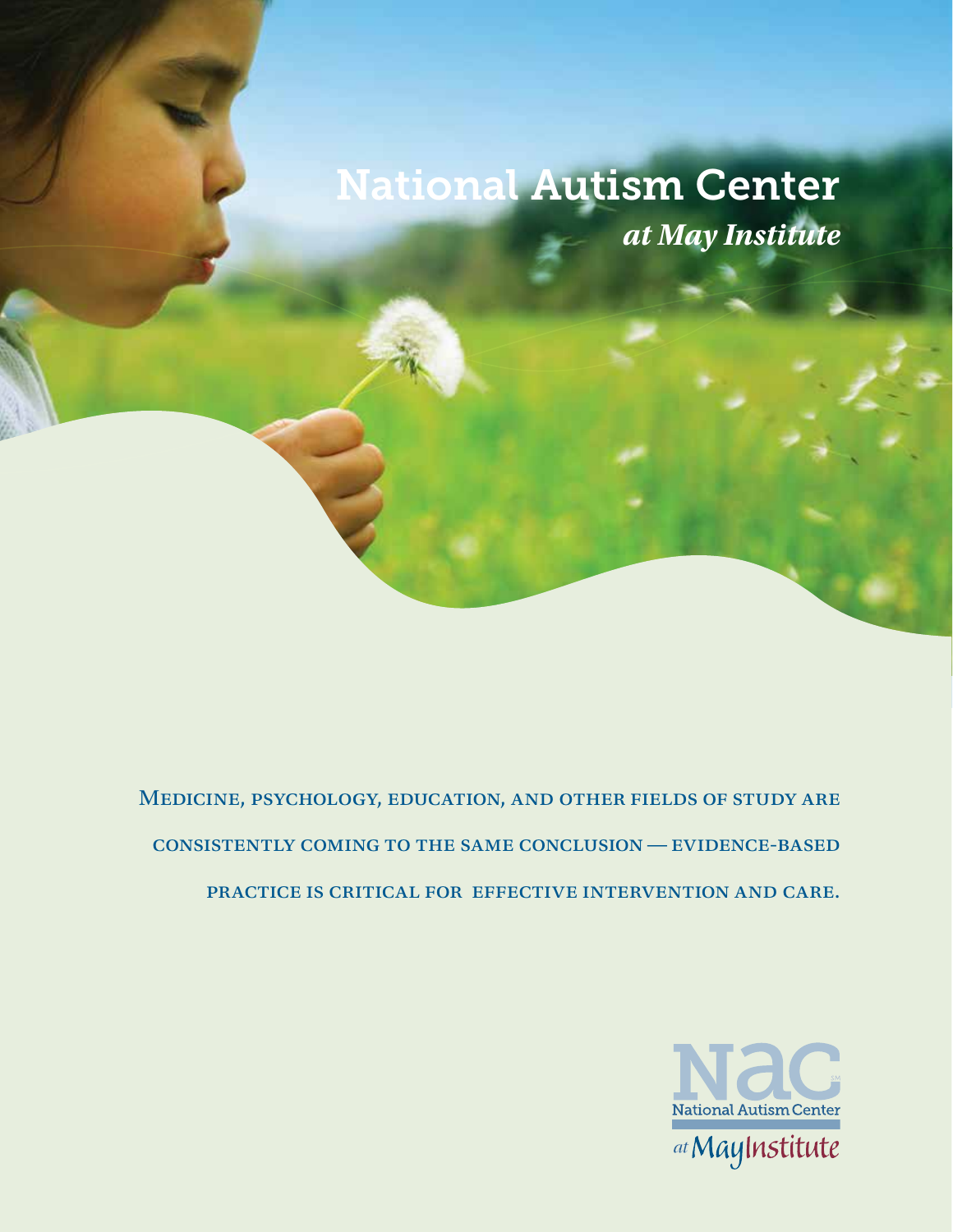The National Autism Center at May Institute is dedicated to serving individuals across the lifespan with autism spectrum disorder (ASD) by providing reliable information, promoting best practices, and offering comprehensive resources for families, practitioners, and communities.

An advocate for evidence-based intervention approaches, the National Autism Center (NAC) at May Institute identifies effective programming and shares practical information with families about how to respond to the challenges they face. The Center also conducts applied research and develops training and service models for practitioners. Finally, the Center works to shape public policy concerning ASD and its intervention through the development and dissemination of national standards of practice.

Guided by a Professional Advisory Board, the Center brings concerned constituents together to help individuals with ASD and their families pursue a better quality of life.

Together, May Institute and the National Autism Center are committed to identifying and applying universal standards for the treatment of autism and to providing care and hope to families throughout the country and beyond.

*"In a field rife with fads, pseudoscience, and popular, yet unproven, interventions, the findings of the National Standards Project are a welcome and much-needed counterbalance to much of the hyperbole for both professionals and families."*

—Peter F. Gerhardt, Ed.D., Founding Chair, Scientific Council at Organization for Autism Research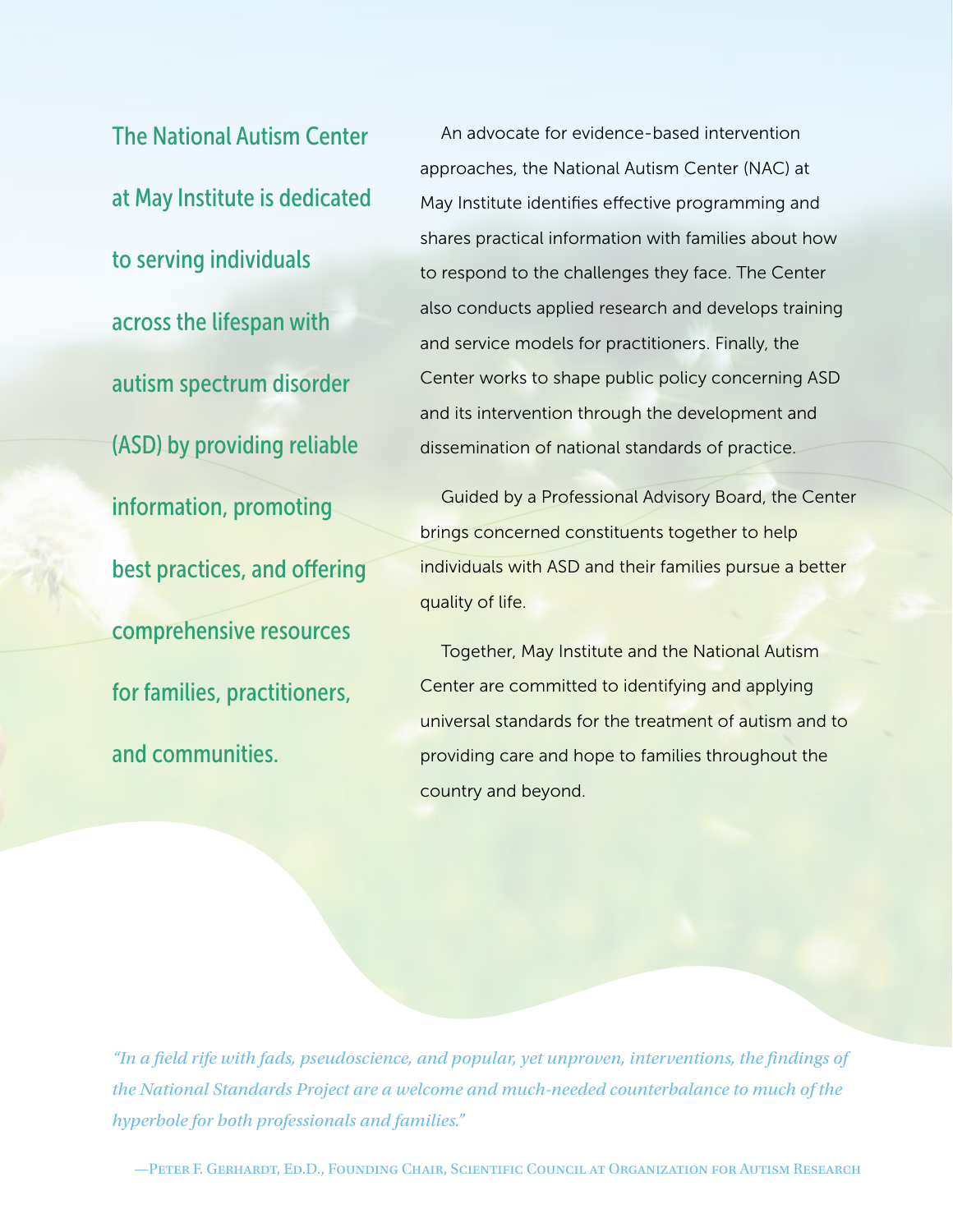### Resources for the Community

#### National Standards Project, Phase 1 and 2

The National Standards Project answers one of the most pressing public health questions of our time — how do we effectively treat individuals with autism spectrum disorder (ASD)?

In 2009, NAC completed an unprecedented multiyear project — the National Standards Project, Phase 1 (NSP1) — to establish a set of standards for effective, research-validated educational and behavioral interventions for children on the spectrum. These standards identify interventions that effectively target the core symptoms of ASD. The resulting National Standards Report became the most comprehensive analysis available about interventions for children and adolescents with ASD.

The report covers a broad range of applied interventions and identifies the level of scientific evidence available for each. For the first time, families were able to find specific information about the age groups, intervention targets, and diagnostic populations to which these interventions have been applied. The National Standards Report has become an authoritative source of guidance for parents, caregivers, educators, and service providers as they make informed intervention decisions.

Early in 2015, NAC released Phase 2 of the National Standards Project (NSP2). It provides up-to-date information on the effectiveness of a broad range of interventions for ASD. The review undertaken during Phase 2 updated the ASD intervention literature for children and youth under age 22. It also analyzed intervention outcome studies for individuals ages 22 years and older.

By compiling the results of NSP1 and NSP2, we have produced the largest compilation of studies ever reviewed. NSP2 is the only systemic review of ASD

interventions for individuals from birth through adulthood that takes into account all the available intervention outcome literature published through February 2012.

#### *A Parent's Guide to Evidence-Based Practice and Autism*

Everywhere they turn, parents of children with ASD are bombarded with treatment choices — all of which claim to be effective. This manual published by NAC is designed to support parents as they make decisions about their child's treatment. It discusses the complexity of diagnostic evaluations for children on the spectrum, identifies and describes effective interventions, and outlines the importance of professional judgment and using data to guide intervention decisions.

#### *Evidence-Based Practice and Autism in the Schools, 2nd Edition*

Educators today face the challenge of providing appropriate services to a diverse and increasingly numerous student population diagnosed with ASD. To achieve this goal, evidence-based practice is essential. This comprehensive manual was produced to assist school professionals as they strive to help these students reach their potential. It outlines topics such as the current state of research findings, professional judgment and data-based clinical decision making, values and preferences of families, and capacity building.